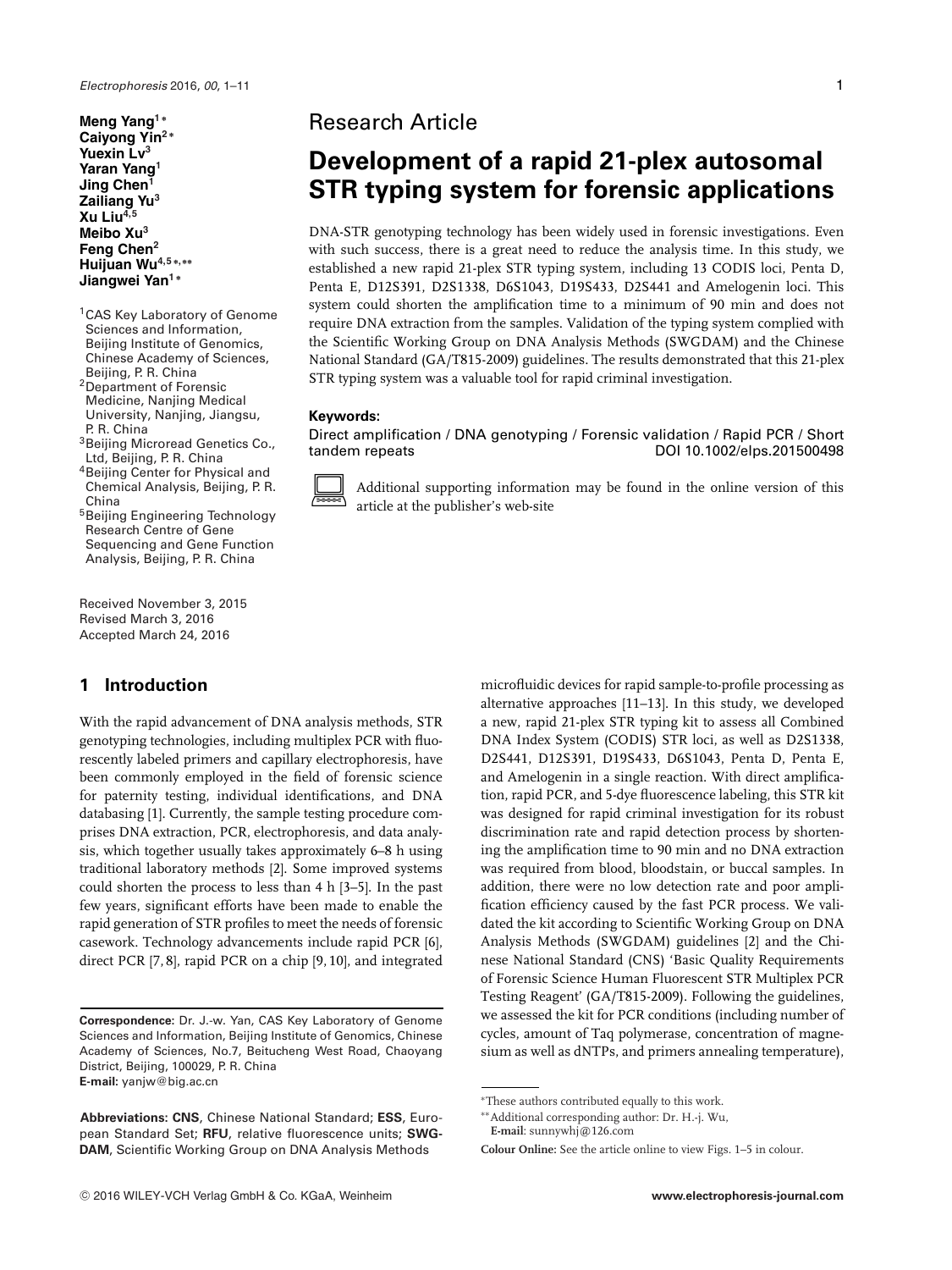sensitivity, precision and accuracy, species specificity, PCR inhibitors, stutter ratio, and effect of DNA mixtures. Our results showed that the rapid 21-plex STR typing system is a reproducible, accurate, sensitive, and robust tool for rapid forensic investigation.

# **2 Materials and methods**

#### **2.1 Sample preparation**

We analyzed 591 blood samples and 120 buccal samples available on  $\text{FTA}^{\circledast}$  cards, 80 peripheral blood samples collected with EDTA-containing tubes and 100 bloodstain samples collected on cotton swabs. All samples were collected with informed consent. Control DNA samples 9947A and 9948 were purchased from Promega Corporation (WI, USA), and sample M4615 was purchased from Microread Genetics Incorporation (Suzhou, China). Non-human samples from rat, mouse, sheep, chicken, cow, pig, dog, black bear and soil microbial pool were collected for species specificity testing. Samples from the FTA cards were punched using a 1.2 mm BSD600-DUET stiletto instrument (BSD, Australia) and placed into 96-well plates for direct PCR amplification. In addition,  $0.5 \mu L$  of each peripheral blood sample and approximate 3  $\times$  3 mm<sup>2</sup> of each bloodstain sample were used for direct PCR amplification. The procedures were in performed accordance with the human and ethical research principles of the Beijing Institute of Genomics, Chinese Academy of Sciences.

#### **2.2 STR locus selection and characterization**

To enable DNA comparisons within or between databases, a common set of STR loci must be used among the profiles. In this study, the selection of STR core loci was as follows: (1) the 13 core CODIS loci, (2) D2S441 and D12S39 in European Standard Set (ESS), (3) Penta D, Penta E and D19S433 in the CNS 'Loci Selection of National Forensic Science DNA Database' (GA469- 2004), (4) D6S1043 and D2S1338 suggested by [14, 15] because of their high discriminating power in Chinese Han. The final set of loci included the sex-linked locus Amelogenin and 20 autosomal loci (D19S433, D5S818, D21S11, D18S51, D6S1043, D3S1358, D13S317, D7S820, D16S539, CSF1PO, Penta D, D2S441, vWA, D8S1179, TPOX, Penta E, TH01, D12S391, D2S1338, and FGA). Characterization of each locus (chromosomal location, physical position, repeat motif, and observed allele range) is given in Table 1.

#### **2.3 Primers, internal size standard, allelic ladders, and matrix standard set**

Reference sequences for selected loci were obtained from GenBank and Short Tandem Repeat DNA Internet DataBase [\(http://www.ncbi.nlm.nih.gov/genbank/](http://www.ncbi.nlm.nih.gov/genbank/) and [http://www.cstl.nist.gov/div831/strbase/\)](http://www.cstl.nist.gov/div831/strbase/). Primers were designed using the web-based Primer3 (v.0.4.0) software [16]. The following factors were considered during PCR primer design: primer length of 19–28 bp; Tm value of 55–65°C; strict primer design parameters to avoid primer dimers, hairpin structures, and sequences with high homology to nearby sequences. Product size ranges were limited to 75–450 bases. Designed primers were examined for potential interactions with each other using AutoDimer v1.1 software [17]. All forward primers were labeled with a fluorescent dye for convenience.

The internal size standard was created by amplifying different fragments between nucleotide positions 927 and 1425 of the pUC18 plasmid (Takara, Dalian, China). A universal forward primer was designed and labeled with Orange500 dye. A series of reverse primers were designed to obtain 15 differently sized amplicons (50, 75, 100, 139, 150, 160, 200, 250, 300, 340, 350, 400, 450, 490, and 500 bp).

Allelic ladders were created for the 21 multiplexed loci using a combination of individual templates that represent the range of alleles observed in the population. Samples were amplified independently at each locus, and then the products of each locus were diluted, mixed together, reanalyzed, and balanced to produce a single allelic ladder for each locus. Finally, those single allelic ladders were mixed in appropriate proportions to create a 'cocktail' containing all allelic ladders [18].

A standard matrix set, Microreader<sup>TM</sup> 5-Dye Matrix Standards (Microread Genetics Incorporation, Suzhou, China), contains fragments labeled with the 5' dyes used in subsequent analyses. For each dye, only one fragment should be present. We chose and labeled five amplified fragments from pUC18 DNA: 75 bp (Orange500), 90 bp (ROX), 100 bp (TAMRA), 120 bp (HEX), and 140 bp (FAM).

### **2.4 PCR amplification**

Unless otherwise noted, multiplex PCR was performed in a  $25$   $\mu$ l single-volume system, including 1X Reaction Mix (2 mM magnesium ion, 0.2 mM dNTPs, 50 mM Tris-HCl pH8.3, 90 mM KCl, 200 mM Betaine, and 0.16 mg/ml BSA), 1X primer set, 1  $U/\mu L$  of Taq DNA Polymerase II (Microread Genetics Incorporation, Suzhou, China), and 2 ng of DNA. Thermal cycling was performed in the GeneAmp PCR system 9700 with a gold-plated silver block (Applied Biosystems, Foster City, CA, USA). The rapid thermal cycling conditions included pre-incubation at 96°C for 2 min, followed by 27 cycles of denaturation at 94°C for 5 s, combined the annealing and extension step at 60°C for 70 s. A final extension step was performed at 60°C for 30 min, followed by a final soak at 15°C.

### **2.5 Sample electrophoresis and data analysis**

PCR products were separated and detected on the ABI 3130xl and 3500xl Genetic Analyzer<sup>TM</sup> (Life Technologies)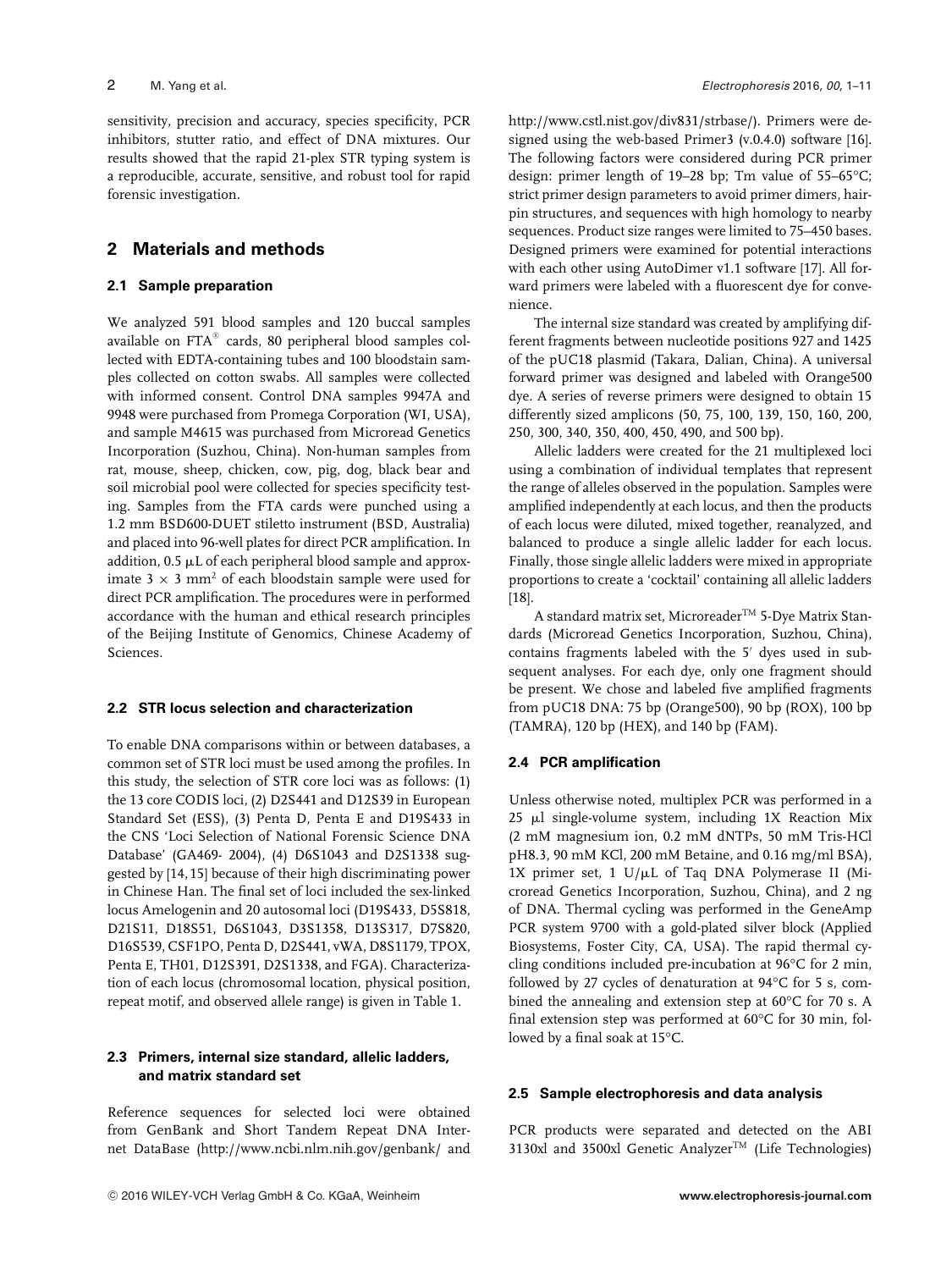with E5 Matrix to process the data from the five dyes—FAM (blue), HEX (green), TAMRA (yellow), ROX (red), and Orange500 (orange). The PCR product or allelic ladder (1  $\mu$ L) was combined with 9  $\mu$ L of formamide/Org solution, 0.5  $\mu$ L internal size standard and 8.5  $\mu$ L of deionized Hi-Di formamide (ThermoFisher Scientific). Prior to electrophoresis, samples were denatured at 95°C for 3 min, and then chilled on ice for 3 min. Samples were injected at 3 kV for 10 s and electrophoresed at 15 kV for 1591 s in Performance Optimized Polymer-4 (Life Technologies). Following data collection, electrophoresis results were analyzed using GeneMapper ID-X v1.2 (Life Technologies). Unless stated otherwise, allele peaks were interpreted when the peak heights were  $\geq$ 50 relative fluorescence units (RFU).

#### **2.6 Assessment of PCR conditions**

Optimal amplification conditions can determine the success or failure of STR genotyping reactions. It is, therefore, critical to evaluate the performance of key parameters of the reaction. We evaluated a range of PCR conditions, including annealing temperature, number of cycles, and reaction components. Amplifications of M4615 male DNA (2 ng) were evaluated in duplicate for validation of thermal cycling parameters (annealing temperature and number of cycles). Annealing temperature was tested at the standard temperature of 60 $\degree$ C ( $\pm$ 2 $\degree$ C) and at 56, 58, 62, and 64. Cycle numbers from 25 to 29 were tested to determine the optimal signal and balance of the profile. Results were assessed for basic performance criteria such as profile completeness, average peak height, and balance.

A comparison between the rapid protocol and the normally amplified protocol with M4615 was performed to determine if the rapid protocol affected the amplification efficiency. The rapid protocol followed the thermal parameters provided above, while the normal protocol extended the denaturation at 94°C by 30 s, annealing at 60°C by 1 min, extending at 70°C by 1 min per cycle, and adjusted the number of cycles to 30; at last, the final extension step was performed at 60°C for 30 min, followed by a soak at 15°C.

In forensic analyses, DNA polymerase, magnesium, dNTPs, and primers are generally included in a reaction mix for convenience. The concentrations of the reaction mix may vary due to pipetting error. Therefore, the degree of variability should be determined for consistent and robust results. Component concentrations  $\pm 10$ %,  $\pm 20$ % and  $\pm 30$ % from optimized conditions were examined using control DNA M4615 (2 ng).

#### **2.7 Assessment of sensitivity**

Sensitivity studies were performed in triplicate using a series of dilutions (1 ng, 500 pg, 250 pg, 125 pg, 62.5 pg and 31.25 pg) of control DNA M4615. All experiments were carried out according to the parameters provided above. The numbers of successful genotyping allele peaks were counted The presence of stutter peaks, reflecting the process of strand slippage, is a natural by-product of PCR amplification of STR profiles [19]. The full sets of 891 samples were used to calculate the stutter ratio. The proportion of stutter peaks relative to main allele peaks was measured by the stutter peak height divided by the main peak height.

#### **2.12 Assessment of the effects of DNA mixtures on amplification**

Mixed samples consisting of DNA from two or more individuals are often encountered in forensic cases, so it is necessary

to show the percent of the full profile and the mean peak height were determined for each template amount.

#### **2.8 Assessment of precision and sizing accuracy**

Size precision allows for determining reliable and accurate genotypes. Variations of runs on the same or different instruments are possible due to different types and concentrations of polymer mixture, run temperature, and electrophoretic conditions. A precision study was therefore performed, which involved running capillary electrophoresis for 32 allelic ladder samples (two successive runs) on the 3130xl and 48 ladder samples (two successive runs) on the 3500xl Genetic Analyzer. The mean values and standard deviation (SD) of sizes were calculated for each allele on each instrument.

#### **2.9 Assessment of PCR inhibition**

Samples obtained for forensic cases often contain various PCR inhibitors. It is hence necessary to examine the performance of the 21-plex STR typing system in the presence of a variety of PCR inhibitors. Hematin, humic acid, and tannic acid, agents which are known to affect the PCR process, were incubated with the PCR reagents at various concentrations: 200, 300, 400, 500, 600, and 700  $\mu$ M hematin; 20, 40, 60, 80, and 100 ng/ $\mu$ L humic acid; and 5, 10, 15, 20, and 40 ng/ $\mu$ L tannic acid. All the experiments were carried out with the rapid thermal parameters provided above using 2 ng control DNA M4615.

#### **2.10 Assessment of species specificity**

**2.11 Assessment of stutter ratio**

Non-human DNA samples from common domestic animal species (10 ng DNA each from rat, mouse, sheep, chicken, cow, pig, dog and black bear and 2 ng DNA from soil microbial pool) were subjected to PCR amplification and electrophoresis was performed on the ABI 3130xl Genetic Analyzer. The human DNA sample M4615 (2 ng) was used as a positive control.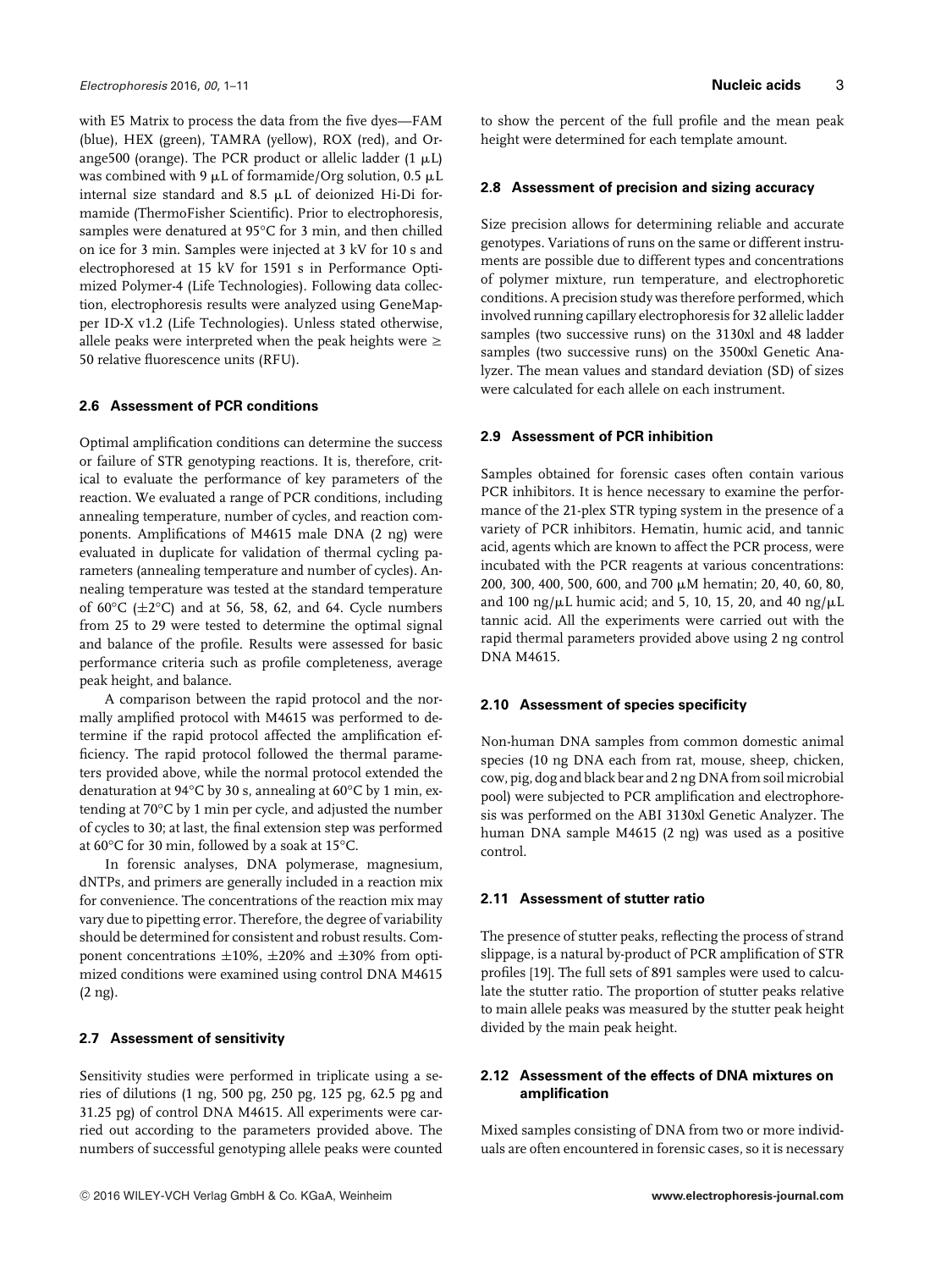|         | Table 1. Characterization of loci and primers in the 21-plex system |                         |                      |                 |                                                          |                                                |                       |                       |              |
|---------|---------------------------------------------------------------------|-------------------------|----------------------|-----------------|----------------------------------------------------------|------------------------------------------------|-----------------------|-----------------------|--------------|
| Locus   | Characterization of locus                                           |                         |                      |                 | Primer-related information                               |                                                |                       |                       |              |
|         | GenBank Accession<br>UnisTS)                                        | Chromosomal<br>location | Motif (category)     | range<br>Allele | Primer sequence<br>$(5 - 3)$                             | $\mathsf{Im}\left( ^{\circ }\mathsf{C}\right)$ | Concentration<br>(wM) | Amplicon<br>size (bp) | label<br>Dye |
| D19S433 | AC008507.11 (33588)                                                 | 19q12                   | AAGG/TAGG (Compound) | $9 - 18.2(14)$  | F-ATTCCCGAATAAAATCTTCTCR-<br>GTGCGAATAAGATTCTGTTGA       | 55.755.6                                       | 0.180                 | $94 - 132$            | FAM          |
| D5S818  | AC008580.7 (54700)                                                  | 5q23.2                  | AGAT (Simple)        | $7 - 15(11)$    | F-ATTGGTGATTTTCCTCTTTGGTAR-<br>GTGCTTTTTAGCCAAGTGATT     | 58.956.3                                       | 0.105                 | $145 - 178$           | FAM          |
| D21S11  | AC000433.2 (240642)                                                 | 21 q21.1                | TCTA/TCTG (Complex)  | $27 - 35(23)$   | F-ATATGTGAGTCAATTCCCCAAGR-<br>GTATTAGTCAATGTTCTCCAGA     | 57.951.2                                       | 0.250                 | $214 - 246$           | FAM          |
| D18S51  | AC021803.8 (44409)                                                  | 18q21.33                | AGAA (Simple)        | $9 - 27(18)$    | GTTTCTTACCAGCAACAACACAATAAA<br>F-TTCTTGAGCCAGAAGGTTAR-   | 57.562.6                                       | 0.140                 | $285 - 355$           | FAM          |
| D6S1043 | AL132766.13 (23182)                                                 | 6q15                    | AGAT/AGAC (Compound) | $10 - 22.3(11)$ | F-ACTCCAGAGAGATAGAAGCAATAR-<br>GTTTGTCTTTCTTCTGGAGCTG    | 54.3 60.9                                      | 0.120                 | $380 - 430$           | FAM          |
|         | Amelogenin AC002366.1 AC013412.3                                    | Xp22.2 Yp11.2           |                      |                 | F-TCCCTGGGCTGTAAAGAATA                                   |                                                |                       |                       |              |
|         |                                                                     |                         |                      |                 | R-GATCAGAGCTTAAACTGGGAAG                                 | 60.157.3                                       | 0.075                 | $104 - 110$           | Ж            |
| D3S1358 | AC099539.2 (148226)                                                 | 3p21.31                 | AGAT/AGAC (Compound) | $11 - 19(15)$   | GCAAGCCTCTGTTGATTTCAT<br>F-ACTGCAGTCCAATCTGGGTR-         | 65.459.3                                       | 0.110                 | $125 - 155$           | ЖHК          |
| D13S317 | AL391354.12 (7734)                                                  | 13q31.1                 | TATC (Simple)        | $7 - 14(11)$    | GTTGGCAGCCCAAAAAGACAGA<br>F-ATTACAGAAGTCTGGGATGTGR-      | 54.265.7                                       | 0.125                 | 174-202               | 当            |
| D7S820  | AC004848.1 (74895)                                                  | 7q21.11                 | GATA (Simple)        | $7 - 15(13)$    | F-ATGTTGGTCAGGCTGACTATGR-<br>GATTCCACATTTATCCTCATTG      | 57.756.1                                       | 0.200                 | $218 - 250$           | НŘ           |
| D16S539 | AC092327.4 (45590)                                                  | 16q24.1                 | GATA (Simple)        | $6 - 15(11)$    | F-TGGGGTCTAAGAGCTTGTAAAAAR-<br>GTTTGTGTGCATCTGTAAGC      | 62.358.4                                       | 0.080                 | 268-304               | ¥            |
| CSF1PO  | AC011382.4(156169)                                                  | 5q32                    | AGAT (Simple)        | $7 - 17(13)$    | F-CGGAGGTAAAGGTCTTAAAGR-<br>ATTTCCTGTGTCAGACCCTGT        | 57.259.9                                       | 0.150                 | 322-362               | НEХ          |
| Penta D | AP001051.1 (none reported)                                          | 21 q22.3                | AAAGA (Simple)       | $5 - 16(13)$    | F-TCGGTGAAGGTCGAAGCTGAAGTGR-<br>ATTAGAATTCTTTAATCTGGACAC | 68.953.0                                       | 0.350                 | $380 - 433$           | НEХ          |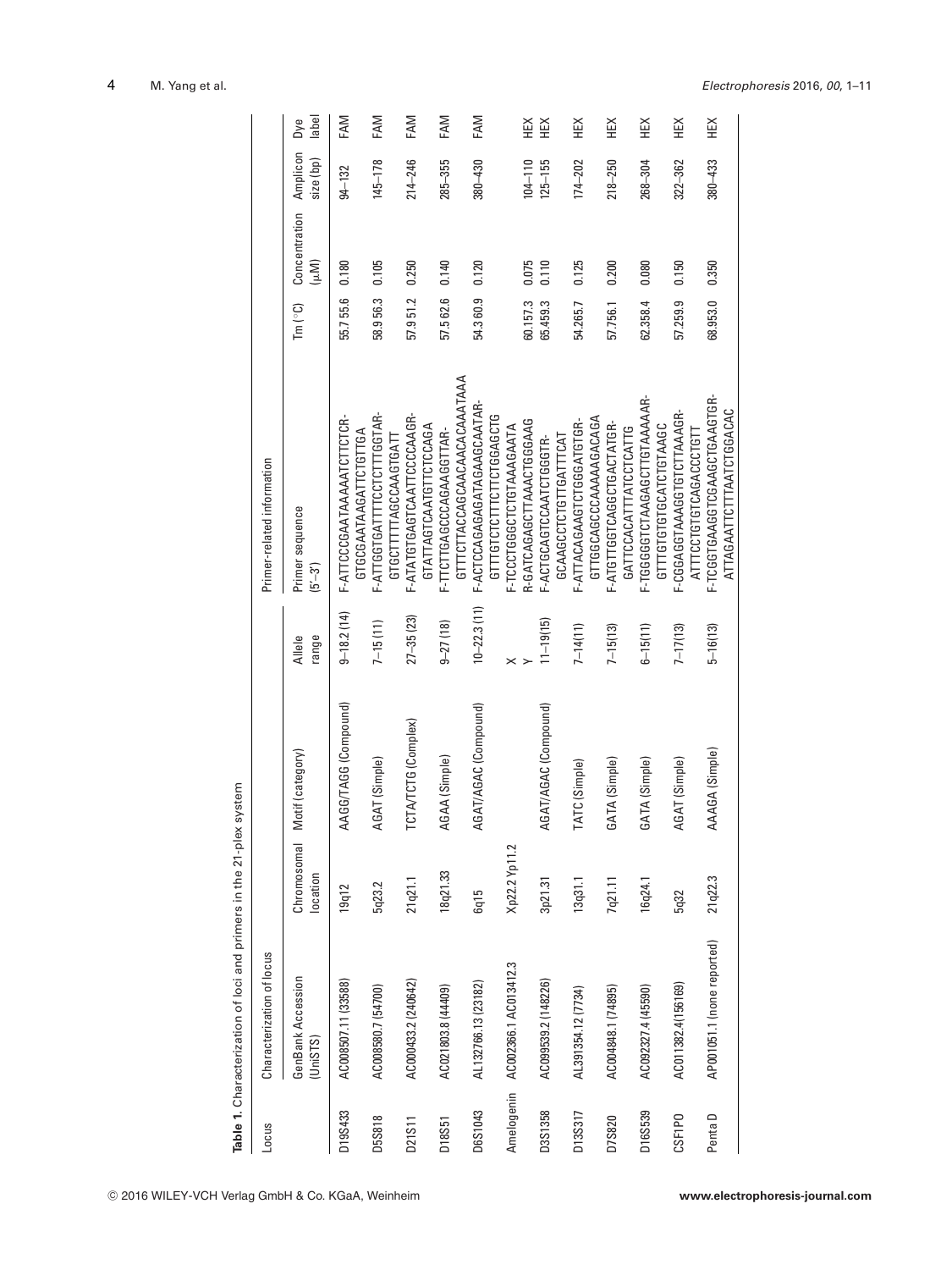| Table 1. Continued |                             |                         |                       |                 |                                                                  |                 |                       |                       |              |
|--------------------|-----------------------------|-------------------------|-----------------------|-----------------|------------------------------------------------------------------|-----------------|-----------------------|-----------------------|--------------|
| <b>Locus</b>       | Characterization of locus   |                         |                       |                 | Primer-related information                                       |                 |                       |                       |              |
|                    | GenBank Accession<br>UnisTS | Chromosomal<br>location | Motif (category)      | range<br>Allele | Primer sequence<br>$(5 - 3)$                                     | Tm $(^\circ$ C) | Concentration<br>(μM) | Amplicon<br>size (bp) | label<br>Dye |
| D2S441             | AC079112.4 (71306)          | 2p14                    | TCTA/TCAA (Compound)  | $9 - 19(12)$    | F-TGTGTGGCTCATCTATGAAAACTTCR-<br>GAAGTGGCTGGTGTTATGATA           | 61.759.0        | 0.160                 | $82 - 122$            | TAMRA        |
| <b>NWV</b>         | AC005904.19 (240640)        | 12p13.31                | TCTA/TCTG (Compound)  | $13 - 21(13)$   | F-TGCCCTAGTGGATGATAAGAATAATCR-<br>GGACAGATGATAAATACATAGGAT       | 60.853.3        | 0.145                 | $136 - 168$           | TAMRA        |
| D8S1179            | AC100858.3 (83408)          | 8q24.13                 | TCTA/TCTG (Compound)  | $8 - 18(12)$    | F-ATTGCAACTTATATGTATTTTGTAR-<br>ACCAAATTGTGTTCATGAGTATA          | 52.453.9        | 0.180                 | 209-247               | TAMRA        |
| TPOX               | AC105450.1 (240638)         | 2p25.3                  | TGAA (Simple)         | $7 - 15(8)$     | GTAAGGTCTTACTGTGTTCCCTTC<br>F-TTCCTCTGCTTCACTTTTCACCR-           | 60.860.0        | 0.160                 | $273 - 305$           | TAMRA        |
| Penta E            | AC027004.15 (none reported) | 15q26.2                 | AAAGA (Simple)        | $5 - 26(5)$     | F-ATTGAGGCCGATGCAGGTGTATTR-<br>GGCGCATGGAAGAATTCTCTTAT           | 65.963.8        | 0.250                 | $320 - 419$           | TAMRA        |
| <b>THDT</b>        | AC132217.15 (240639)        | 11 p15.5                | AATG (Simple)         | $5 - 11(7)$     | GGAATATTCTTCCGAGTGCAGGTCA<br>F-TGTGATTCCCATTGGCCTGTTCR-          | 66.466.6        | 0.190                 | $100 - 124$           | ROX          |
| D12S391            | AC007621.34 (2703)          | 12p13.2                 | AGAT/AGAC (Compound)  | $15 - 26(19)$   | GGGACTGTCATGAGATTTTCAGC<br>F-TAACAGGATCAATGGATGCATR-             | 57.963.3        | 0.380                 | $150 - 194$           | ROX          |
| D2S1338            | AC010136.8 (30509)          | 2q35                    | TGCC/TTCC (Compound)  | $15 - 27(21)$   | GTTTCCTTCCATGAGTTATTCAGTAAGTTA<br>F-TAAAGACTTCATGGTCCTGACTACAGR- | 60.158.8        | 0.140                 | $216 - 264$           | ROX          |
| FGA                | AC107385.4 (240635)         | 4q31.3                  | (CCTT (Compound)<br>5 | $14 - 29(19)$   | GTTTCTTAATTCTATGACTTTGCGCTT<br>F-ACAAATGCCCCATAGGTTTGR-          | 60.961.5        | 0.380                 | 285-347               | ROX          |

Table 1. Continued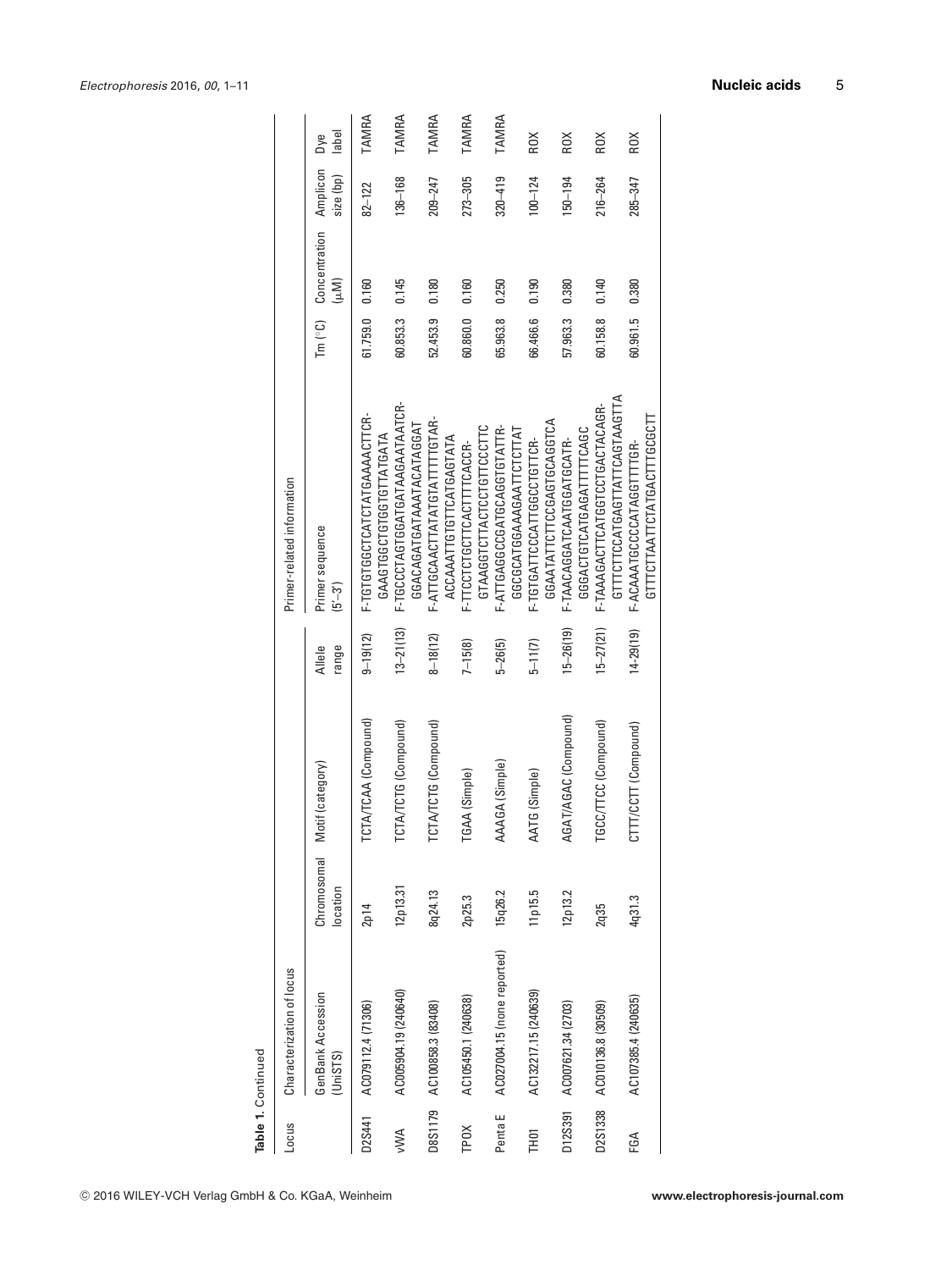

**Figure 1.** Electropherogram of allelic ladders and internal size standard in the 21-plex system. The four dye panels for the allelic ladders correspond to (from top to bottom) FAM (blue), HEX (green), TAMRA (yellow), ROX (red) dye-labeled peaks. The genotype is shown with the allele number displayed underneath each peak. The fifth panel shows the internal size standards labeled with Orange500 dye (a total of fifteen fragments: 50, 75, 100, 139, 150, 160, 200, 250, 300, 340, 350, 400, 450, 490, and 500 bp).

to assess the ability of the STR typing system to analyze these DNA mixtures. Mixtures of two individual samples (female 9947A and male 9948) were examined in various ratios (1:0, 1:1, 2:1, 4:1, 9:1, 0:1) while keeping the total amount of DNA constant at 1 ng. The experiment was conducted with two replicates to ensure the accuracy of the results.

# **3 Results and discussion**

### **3.1 Multiplex design**

The 21 loci were divided into four groups and each group assigned a color dye. Internal size standards and allelic ladders are shown in Fig. 1. The set of designed primers act according to unified parameters, with a consistent temperature in order to achieve a stable and balanced amplification sensi-

<sup>C</sup> 2016 WILEY-VCH Verlag GmbH & Co. KGaA, Weinheim **www.electrophoresis-journal.com**

tivity and efficient amplification in multiple PCR processes. Primer-related information on each locus (sequence, melting temperature, and distance from repeat motif, concentration, PCR product size, and dye label) is listed in Table 1, and the genotype results of 9947A, 9948, and M4615 were shown in Supporting Information Table 1.

### **3.2 Assessment of PCR conditions**

Full PCR profiles were obtained for reactions with an annealing temperature within the range of 56–64°C (Supporting Information Fig. S1). At 56 and 58°C, non-specific allele peaks were observed for the Penta E and FGA loci. The peak ratios (non-specific allele peak to the main peak) for Penta E and FGA loci were 30 and 25% at 56°C, and 10 and 5% at 58°C, respectively. In addition, the peak height for D19S433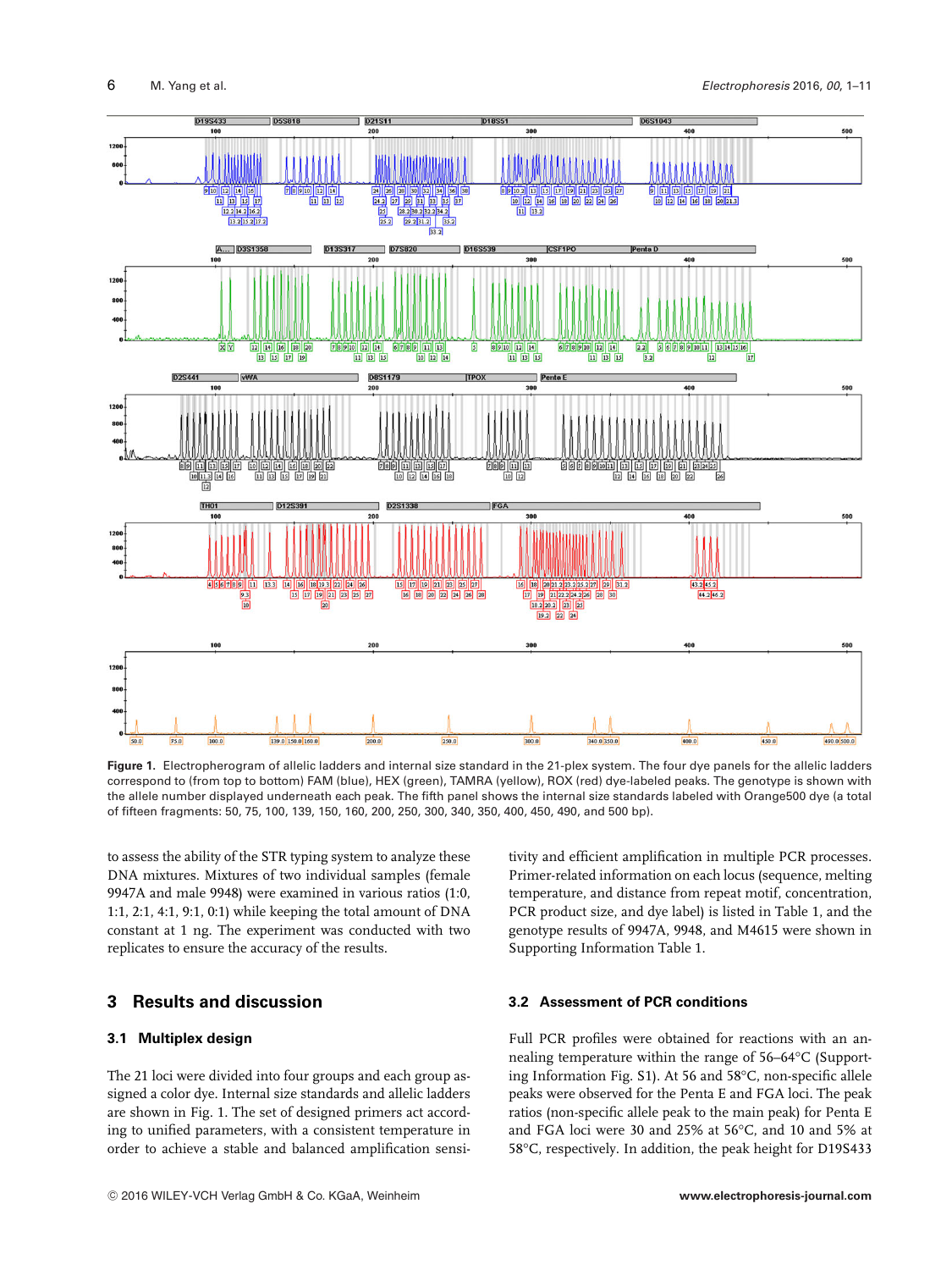

**Figure 2.** Comparison of peak heights at each locus between the rapid ("direct") protocol and normal protocol. The locus peak height is a sum of the heterozygote peaks and the right single peak for a homozygote site.

decreased by 20 and 50% at 62 and 64°C, respectively. At 60°C annealing temperature, the PCR reactions had the greatest specificity and sensitivity, as well as the best peak height balance of different alleles. Therefore, we determined that an annealing temperature of 60°C was optimal for this system.

We found that, as expected, peak heights increased as the number of cycles increased; however, locus-to-locus imbalance and non-specific allele peaks were also observed with higher numbers of cycles (Supporting Information Fig. S2). Therefore, 27 cycles are recommended for thermal cycling of the reaction.

The peak comparison between the rapid and normal PCR amplification protocols revealed that the rapid protocol still succeeded in amplifying the control DNA (9947A). For most of the loci, peak heights were reduced when using the rapid protocol compared to the normal one, although for some loci (CSF1PO, D5S818, D6S1043, D7S820, and Penta D) the peaks were higher (Fig. 2).

Full allele profiles were obtained for all tested PCR component concentrations; although there were associated peak height changes (Supplementary Supporting Information Figs. S3–S6). Overall, our results showed that the 21-plex system was robust to normal variations in PCR component concentrations.

#### **3.3 Assessment of sensitivity**

We assessed the sensitivity of the reaction by setting 50 RFU as the limit of detection and 60% as the stochastic threshold for peak balance using varying amounts of M4615 con-

trol DNA. We were able to obtain the full profile of sample M4615 when the DNA template provided was greater than 125 pg (Fig. 3, Supporting Information Fig. S7), although we did observe allelic imbalance at four loci (D13S317, D7S820, TPOX and TH01) at 125 pg. For samples with more than 125 pg, the mean peak height increased with increasing amounts of DNA template in the reaction. Allelic drop-out and allelic imbalance occurred when the amount of template DNA was reduced to 62.5 pg or 31.25 pg. Allelic drop-out was observed at two loci (D13S317 and D2S1338) and allelic imbalance at five loci (D19S433, D7S820, CSF1PO, TPOX, and TH01) at 62.5 pg of template DNA. Nearly half of the 21 loci (D19S433, D21S11, Amelogenin, D13S317, D7S820, D16S539, TPOX, Penta E, TH01, and D2S1338) exhibited allelic drop-out and CSF1PO exhibited allelic imbalance with 31.25 pg DNA. We thus determined that the minimum amount of DNA template for our typing system is 125 pg.

#### **3.4 Assessment of precision and sizing accuracy**

The average size and standard deviation of each allelic ladder were found to be less than 0.14 bases when analyzed with both the 3130xl and 3500xl Genetic Analyzers (Fig. 4). The highest SDs observed were 0.135 bp for FGA allele 24.2 on the 3130xl and 0.72 bp for D18S51 allele 18 on 3500xl. Overall, the 3130xl analyzer produced more variations than the 3500xl analyzer. However, the SDs of all alleles on the two instruments fell well below 0.14 bp, ensuring that sample alleles were rarely sized outside of the 0.5 bp window and fully complying with the QAS (2009/2011) requirements [20].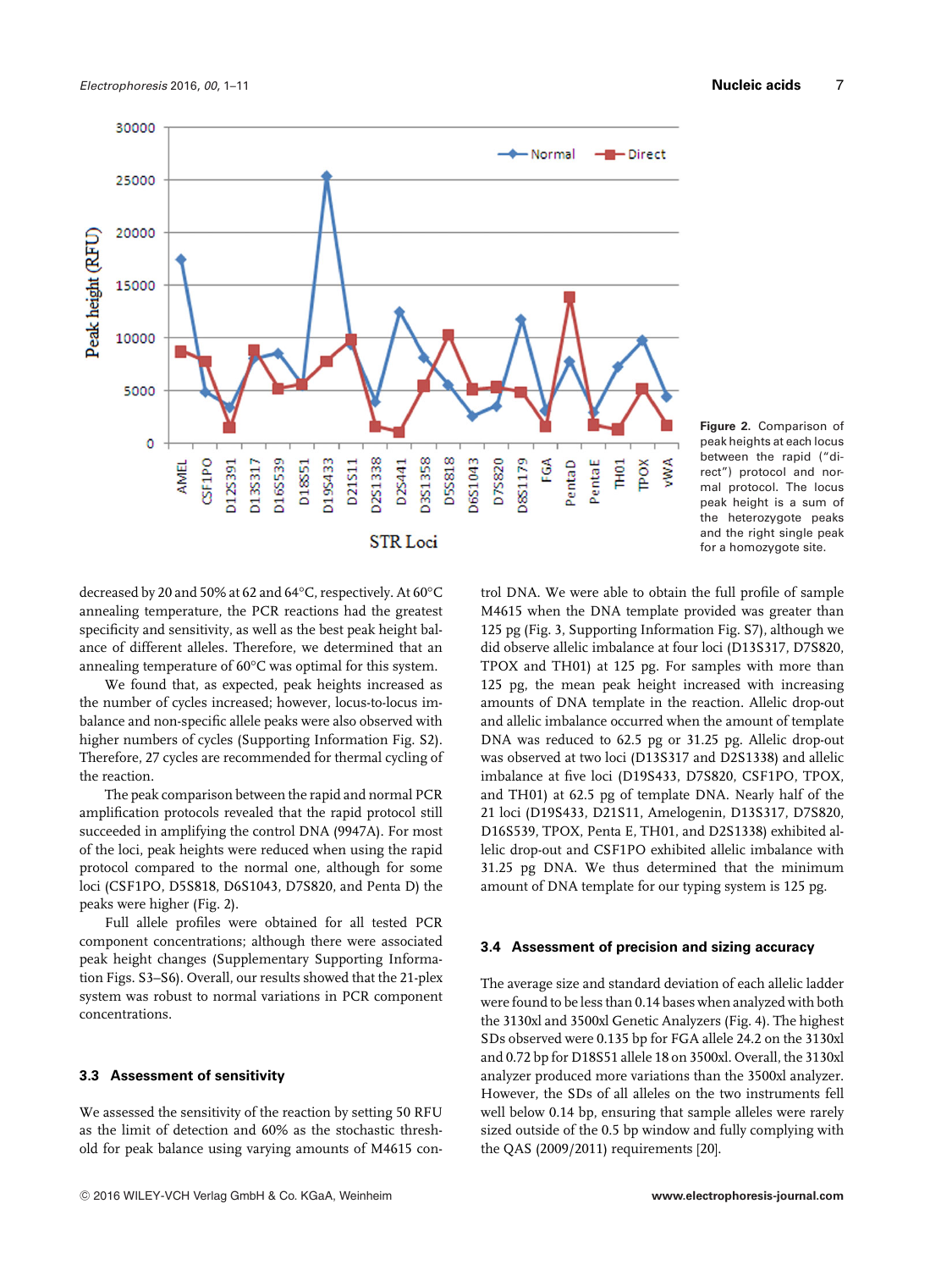

Figure 3. Sensitivity experiment using control sample M4615 at varying concentrations in the 25 µL reaction system. The left-hand y-axis gives the percent of full profile (the numbers of successful genotyping allele peaks vs. the full profile) and the right-hand y-axis gives the mean peak height. Full profiles were observed except at 62.5 pg and 31.25 pg of DNA.

#### **3.5 Assessment of PCR inhibition**

Considering the complexity of actual forensic cases and the contamination often encountered, we assessed the effects of various PCR inhibitors that can interfere with the amplification and electrophoresis of sample DNA, leading to inaccurate electropherograms. Humic acid and tannic acid from soil contamination and hematin, present in blood stains, were tested, as they are the most commonly encountered inhibitors. Full STR profiles were obtained with humic acid  $\leq 60$  ng/ $\mu$ L, tannic acid  $\leq 15$  ng/ $\mu$ L, and hematin  $\leq 500 \mu$ M (Supporting Information Figs. S8–S10). Generally, with inhibitors, we observed that the larger the alleles, the easier the allele may be dropped-out.

#### **3.6 Assessment of species specificity**

Often, forensic crime scenes contain stains caused by animals, such as sheep, pigs, or dogs. The species specificity of the STR typing system was assessed to verify that other biological sources would not interfere with the system's ability to obtain reliable results on human samples recovered from crime scenes. Among the samples tested (rat, mouse, sheep, chicken, cow, pig, dog, black bear and microbial pool), we found no allelic peak height within the range of the tested panel (Supporting Information Fig. S11).

#### **3.7 Assessment of stutter ratio**

Due to replication slippage that occurs in the process of STR allele PCR amplification, there may be a relatively low stutter peak located next to the objective allele in electropherograms [19, 21, 22]. In forensic cases, the presence of stutter may lead to incorrect genotype calls, especially at homozygous loci. Thus, we calculated the stutter ratios for the 21 loci on the basis of 891 samples (Table 2). Locus Penta D exhibited the smallest mean stutter ratio (1.55%), while the largest one was observed for D12S391 (11.79%). All stutter peaks for all STR loci were below the recommended stutter filter values.

#### **3.8 Assessment of the effects of DNA mixtures on amplification**

Mixed samples consisting of DNA from two or more individuals are routinely encountered in many forensic cases, so we assessed the typing system's ability to analyze DNA mixtures [23]. Mixtures of two individual samples (female 9947A and male 9948) were examined in various ratios (1:0, 1:1, 2:1, 4:1, 9:1, and 0:1) with 1 ng total template DNA. Testing was performed in triplicate to ensure the accuracy of the results. We were able to call alleles for all loci for mixture ratios of 1:1 and 2:1, though the peak height of 9948 was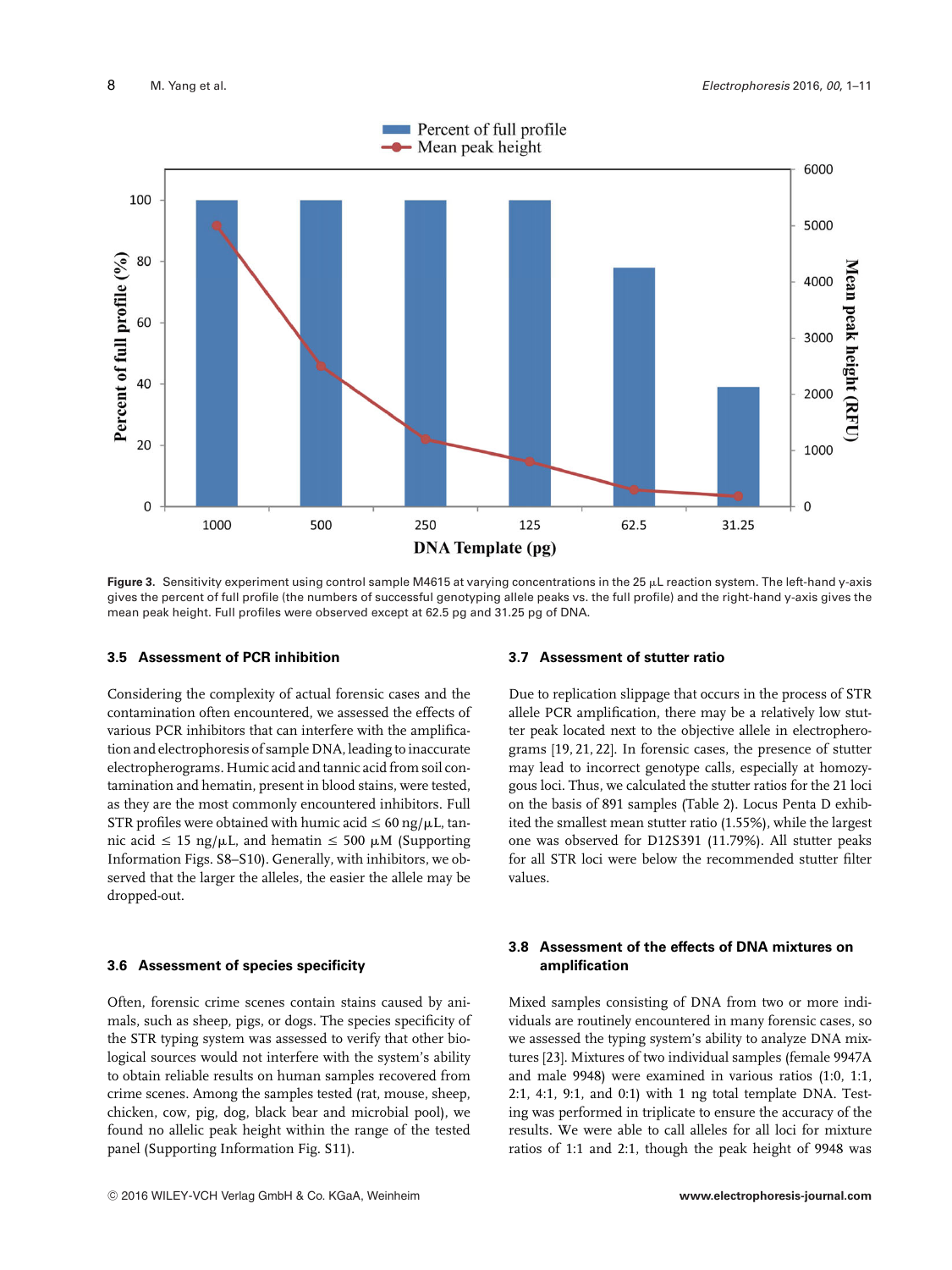

**Figure 4.** Sizing variation of all allelic ladders on 3500xl Genetic Analyzer (*n* = 48) (A.) and 3130xl Genetic Analyzer (*n* = 32) (B.). The x-axis gives the size of the allelic ladders at each locus, while the y-axis represents the variation of the standard deviation corresponding to each allelic ladder.

only 10% that of 9947A (Fig. 5). Peak height ratios in the 4:1 and 9:1 mixtures were also 10% or less. We were unable to call alleles for some of the minor profiles at the TPOX and TH01 loci in the 4:1 ratio samples and at the D2S441, TPOX, and TH01 loci in the 9:1 ratio samples. These results indicate that the 21-plex system can be used to genotype DNA samples in mixtures with relatively small mixture ratio.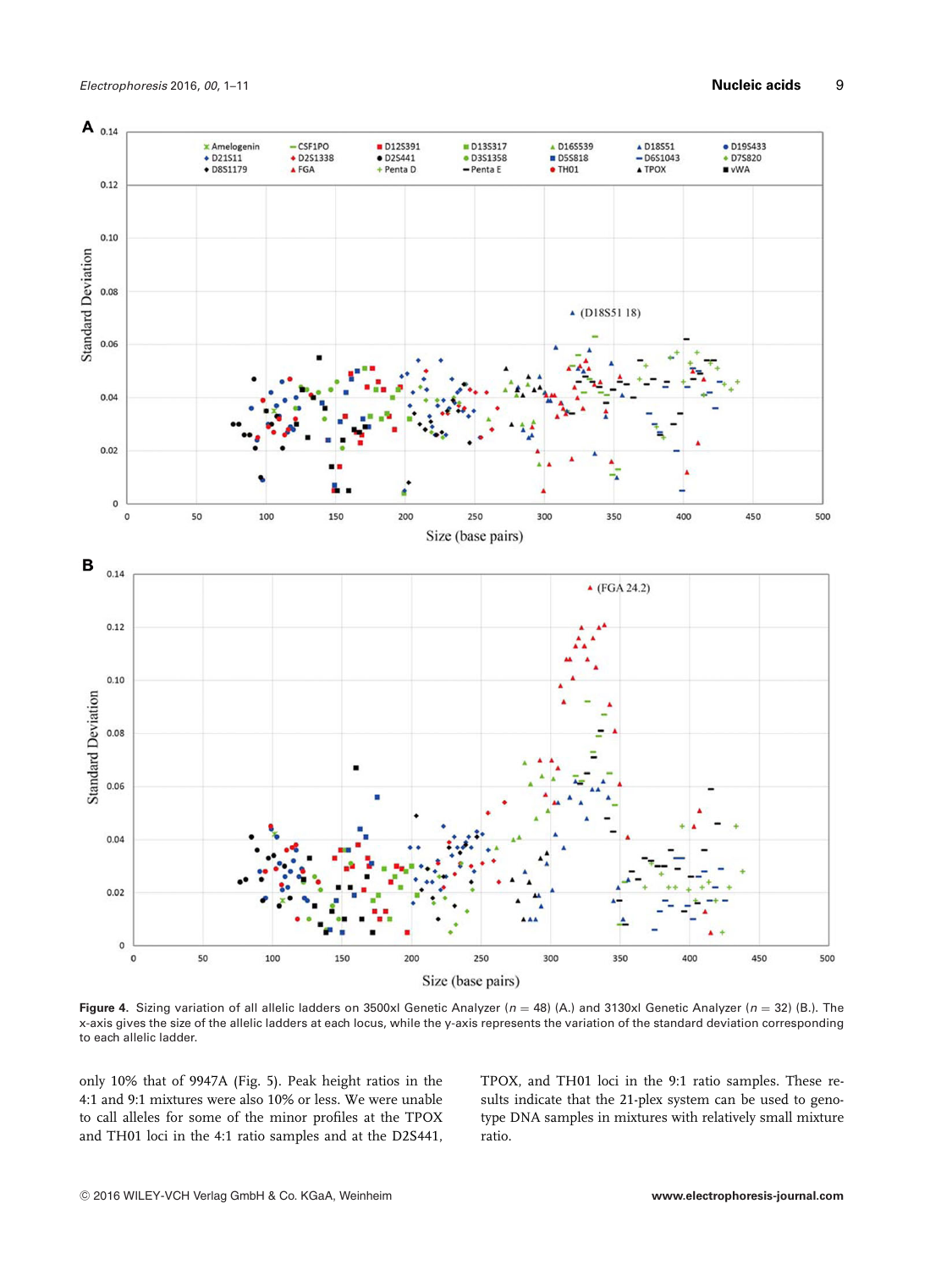|  |  | Table 2. The percentage of stutter in 20 loci from 891 samples |  |  |  |  |  |  |  |  |
|--|--|----------------------------------------------------------------|--|--|--|--|--|--|--|--|
|--|--|----------------------------------------------------------------|--|--|--|--|--|--|--|--|

| <b>STR locus</b> | Stutter range    | Stutter mean | SD       | Recommended<br>filter |
|------------------|------------------|--------------|----------|-----------------------|
| CSF1P0           | $3.24 - 15.97\%$ | 7.12%        | 1.67%    | 0.1214                |
| D12S391          | 5.99 - 23.68%    | 11.79%       | 2.09%    | 0.1807                |
| D13S317          | 1.49-15.15%      | 5.73%        | 2.20%    | 0.1232                |
| D16S539          | $2.81 - 16.71%$  | 7.05%        | 1.90%    | 0.1274                |
| D18S51           | 4.28-18.23%      | $8.06\%$     | 1.94%    | 0.1387                |
| D19S433          | 3.85-16.30%      | 9.97%        | 1.79%    | 0.1534                |
| D21S11           | 4.70-18.45%      | 10.22%       | 1.56%    | 0.1491                |
| D2S1338          | $6.10 - 22.08\%$ | 11.50%       | 1.85%    | 0.1704                |
| D2S441           | $3.10 - 15.13%$  | 7.64%        | 2.29%    | 0.1452                |
| D3S1358          | 5.55-19.19%      | 10.23%       | 1.68%    | 0.1525                |
| D5S818           | 3.35-18.73%      | 7.75%        | $2.50\%$ | 0.1525                |
| D6S1043          | 4.50-18.12%      | 8.30%        | 1.65%    | 0.1324                |
| D7S820           | 2.03-13.55%      | 6.06%        | 1.58%    | 0.1081                |
| D8S1179          | 4.15-19.71%      | $8.09\%$     | $1.77\%$ | 0.1339                |
| FGA              | 5.10-14.34%      | 8.48%        | 1.68%    | 0.1351                |
| Penta D          | $0.35 - 7.54\%$  | 1.55%        | 1.37%    | 0.0567                |
| Penta E          | $2.12 - 24.23%$  | 5.20%        | 2.81%    | 0.1362                |
| <b>TH01</b>      | $0.44 - 10.99\%$ | 3.80%        | 1.73%    | 0.0899                |
| <b>TPOX</b>      | $0.97 - 19.90\%$ | 3.56%        | 1.88%    | 0.0919                |
| vWA              | 1.79-15.07%      | 8.28%        | 2.75%    | 0.1653                |



Figure 5. Representative Electropherogram of DNA mixture formed by 9947A and 9948 totally amount to 1 ng in the ratios 1:0, 1:1, 2:1, 4:1, 9:1, and 0:1.

# **4 Concluding remarks**

This article outlines the development of a rapid 21-plex STR typing system, including all Combined DNA Index System (CODIS) STR loci, as well as D2S1338, D2S441, D12S391, D19S433, D6S1043, Penta D, Penta E, and the sex-determining locus Amelogenin in a single reaction. A modified Taq DNA polymerase has been used to substitute the commonly used AmpliTaq Gold. The modified Taq DNA polymerase demonstrated a 30-fold increase in polymerase